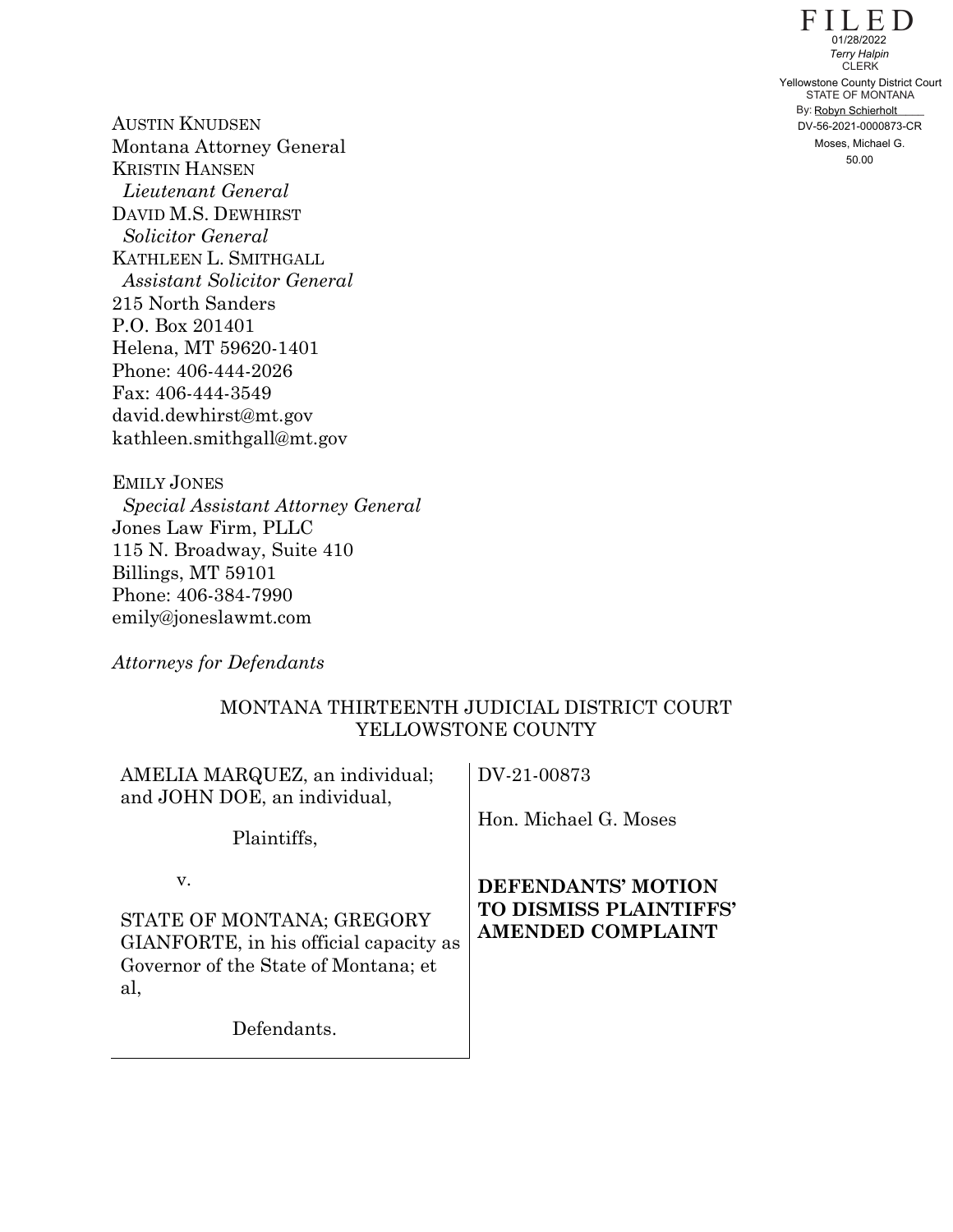Pursuant to Mont. R. Civ. P. 12(b)(1) and (6), Defendants move this Court to dismiss Plaintiffs' Amended Complaint (Dkt. 42, Ex. A) because Plaintiffs lack standing and fail to state a claim upon which relief can be granted. Defendants' original Motion to Dismiss (Dkt. 23) was fully briefed and argued on December 22, 2021. With permission of this Court, and by agreement of the parties (Dkt. 47) Defendants now move to dismiss Plaintiffs' Amended Complaint. The motion is supported by the accompanying brief, is limited to the two new claims raised in the Amended Complaint, and fully incorporates all arguments made in the original Motion to Dismiss and its related briefing. *See, e.g.*, Dkt. 23, 24, 37, 46.

Counsel for Defendants have contacted opposing counsel regarding this motion, and they consent to the filing of this motion and accompanying brief but oppose dismissing the Amended Complaint.

DATED this 28th day of January, 2022.

AUSTIN KNUDSEN Montana Attorney General

KRISTIN HANSEN *Lieutenant General*

DAVID M.S. DEWHIRST  *Solicitor General*

EMILY JONES *Special Assistant Attorney General*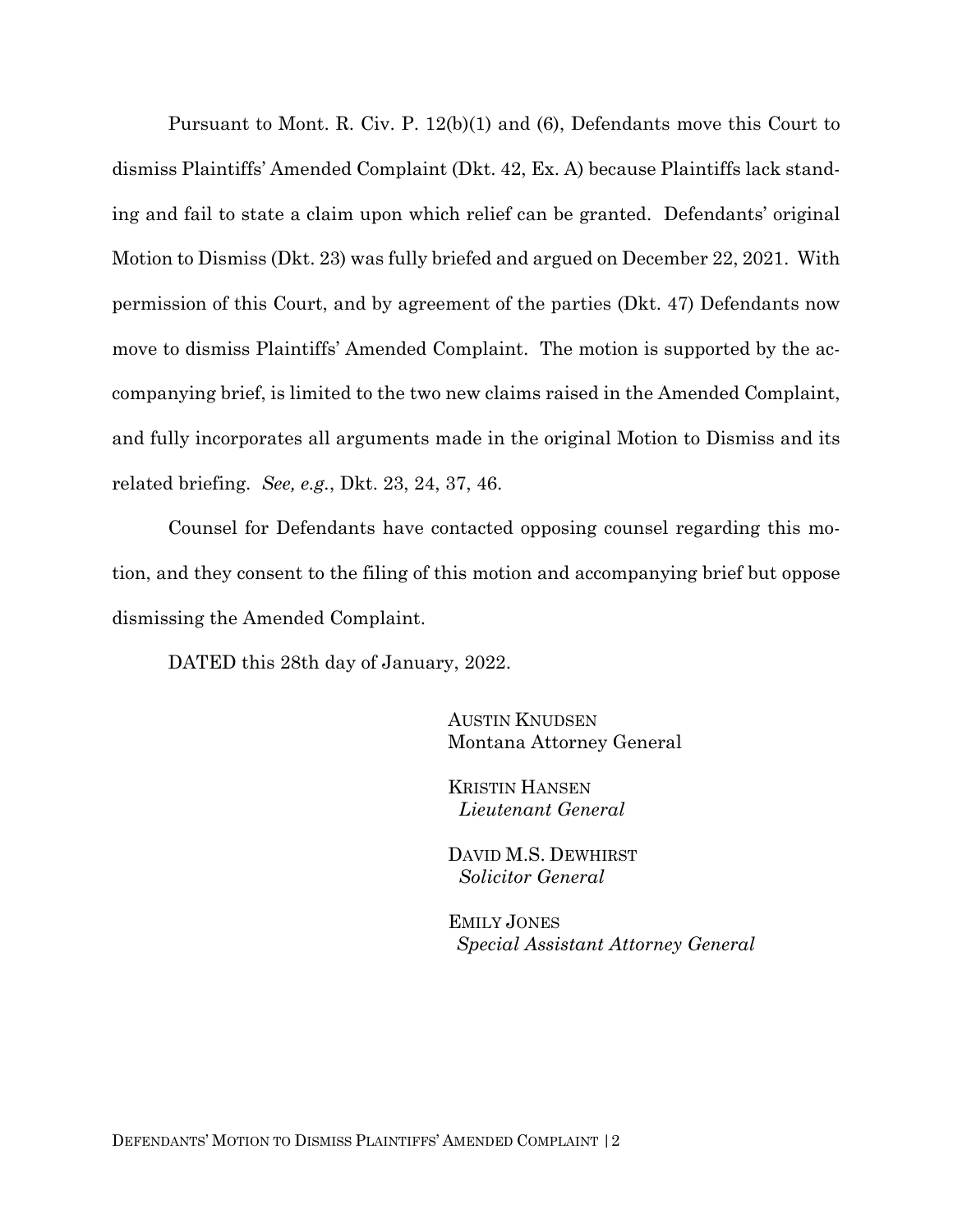*/s/ Kathleen L. Smithgall* 

KATHLEEN L. SMITHGALL *Assistant Solicitor General* 215 North Sanders P.O. Box 201401 Helena, MT 59620-1401 p. 406.444.2026 kathleen.smithgall@mt.gov

*Attorney for Defendants*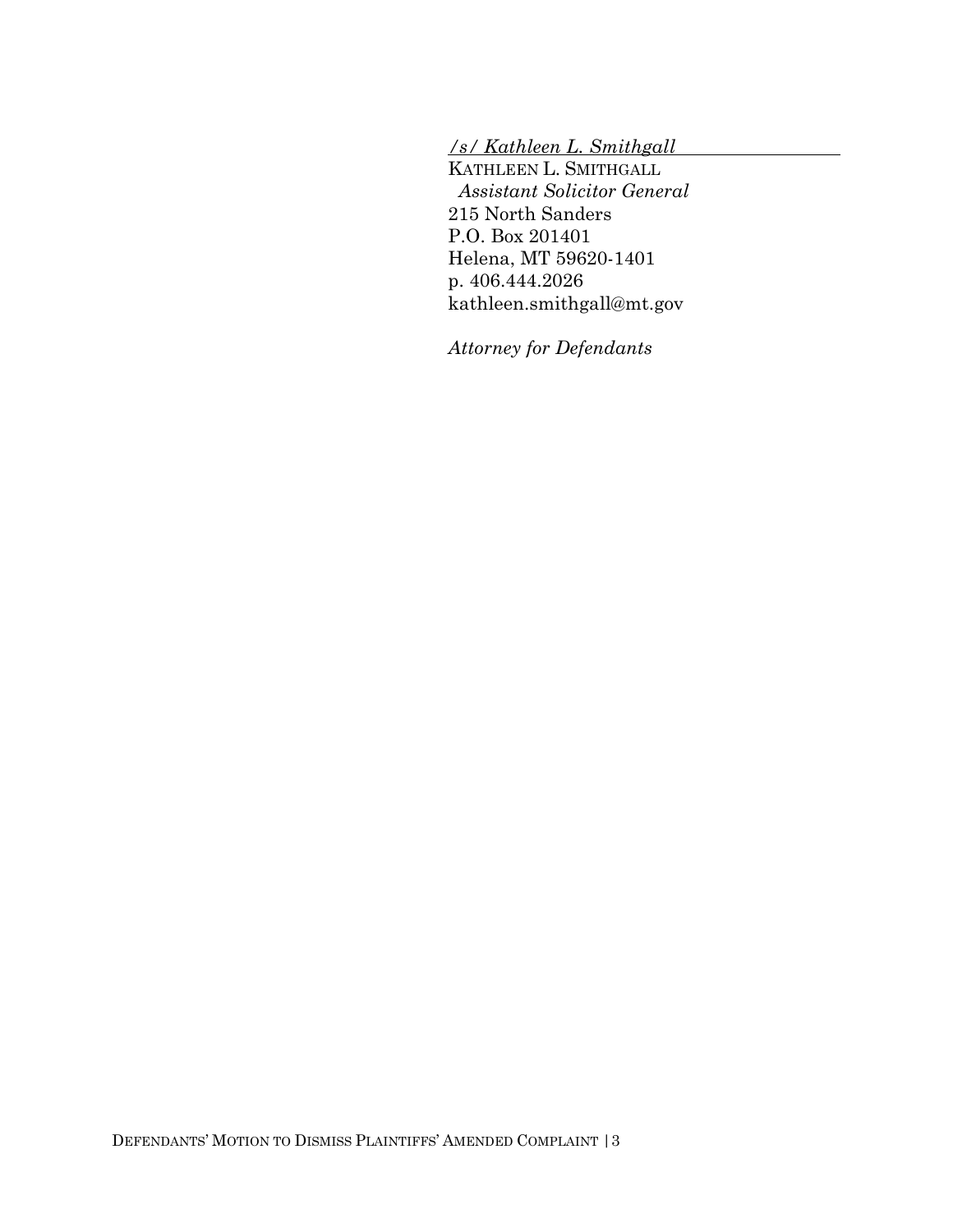## **CERTIFICATE OF SERVICE**

I, Kathleen Lynn Smithgall, hereby certify that I have served true and accurate copies of the foregoing Motion - Motion to Dismiss to the following on 01-28-2022:

Alexander H. Rate (Attorney) 713 Loch Leven Drive Livingston MT 59047 Representing: John Doe I, Amelia Marquez Service Method: eService

Akilah Maya Lane (Attorney) 2248 Deerfield Ln Apt B Helena MT 59601 Representing: Amelia Marquez Service Method: eService

Elizabeth A. Halverson (Attorney) 1302 24th Street West #393 Billings MT 59102 Representing: Amelia Marquez Service Method: eService

Emily Jones (Attorney) 115 North Broadway Suite 410 Billings MT 59101 Representing: Gianforte, Gregory As Governor Of State Of Montana Service Method: eService

John Knight (Attorney) 150 North Micigan Avenue Suite 600 Chicago 60601 Representing: Amelia Marquez Service Method: Email

Tina B Solis (Attorney) 70 West Madison Street Suite 3500 Chicago 60601 Representing: Amelia Marquez